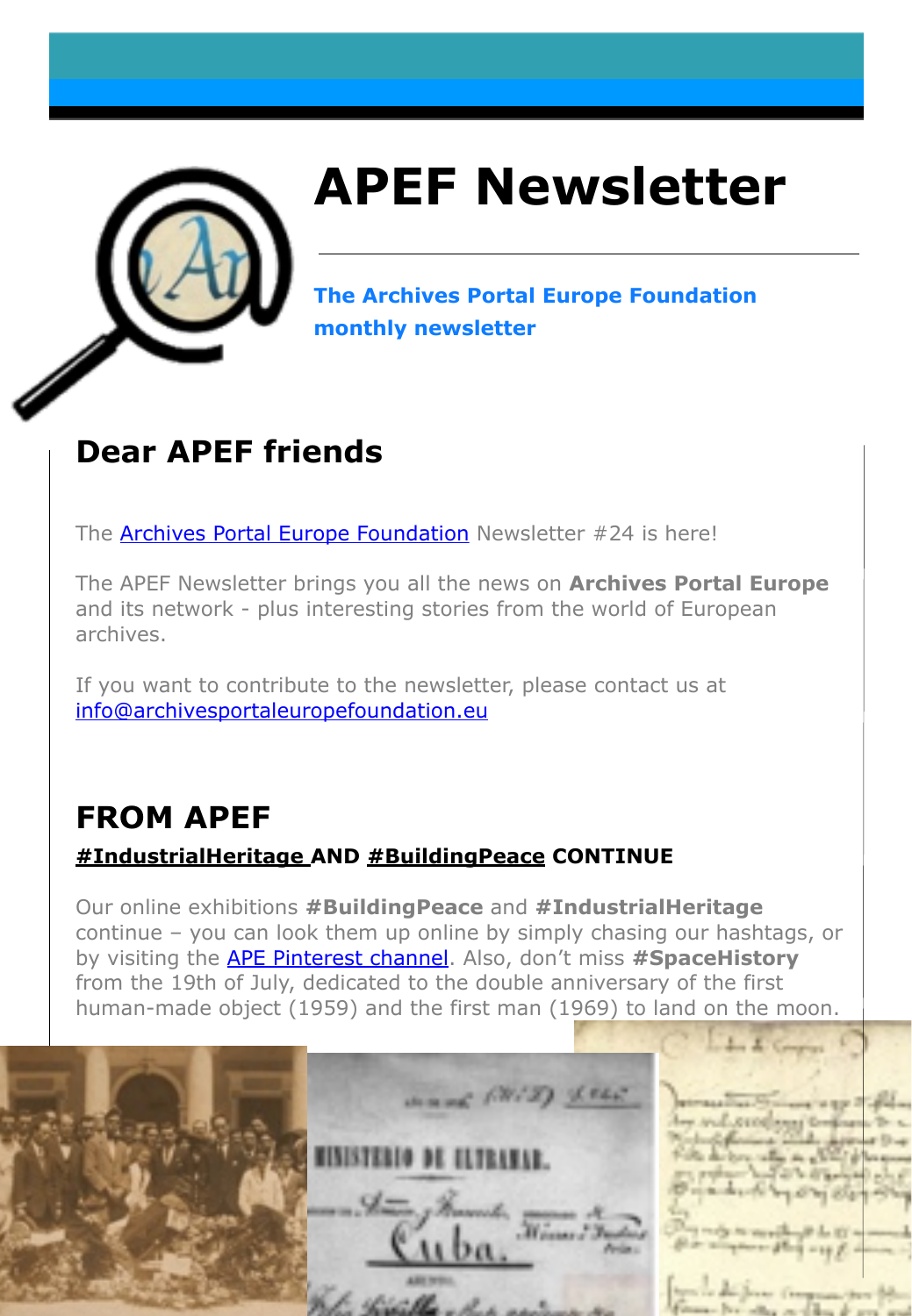#### **NEW FEATURED DOCUMENT**

**CONFERENCE AND ASSEMBLY** 

**COMING UP**

conference's website

*Athens (Greece), 24-30 August 2019* 

A new Featured Document dedicated to **#BuildingPeace** is available on our Portal, dedicated to peace treaties: the Historical Archives of Belgrade hold a copy of the Treaty of Versailles, of the Treaty of Saint-Germain, and of the Treaty of Neuilly, regulating respectively the conditions of Peace with Germany, with Austria, and with Bulgaria. Our Featured Document allows to read all the treaties [here](http://www.archivesportaleurope.net/featured-document/-/fed/pk/109358%23sthash.tJZXAx5f.dpbs)

PROTOCOLE Nº 2.

SÉANCE PLÉNIÈRE DU 28 JUIN 1919.

SIGNATURE DE LA PAIX AVEC L'ALLEMAGNE.

ar for an

**Box Congress** 

85th IFLA General Conference and Assembly

**Mary and Inform** 

24-30 August 2019, Athens, Gr

**LAFINT MENS** 

**LIBRARIES: DIALOGUE FOR CHANGE – 85th IFLA GENERAL** 

The **85° Congress** of the **International Federation of Library Associations** is coming up in Athens at the end of August. Full programme, themes, keynotes, and calendar are available on the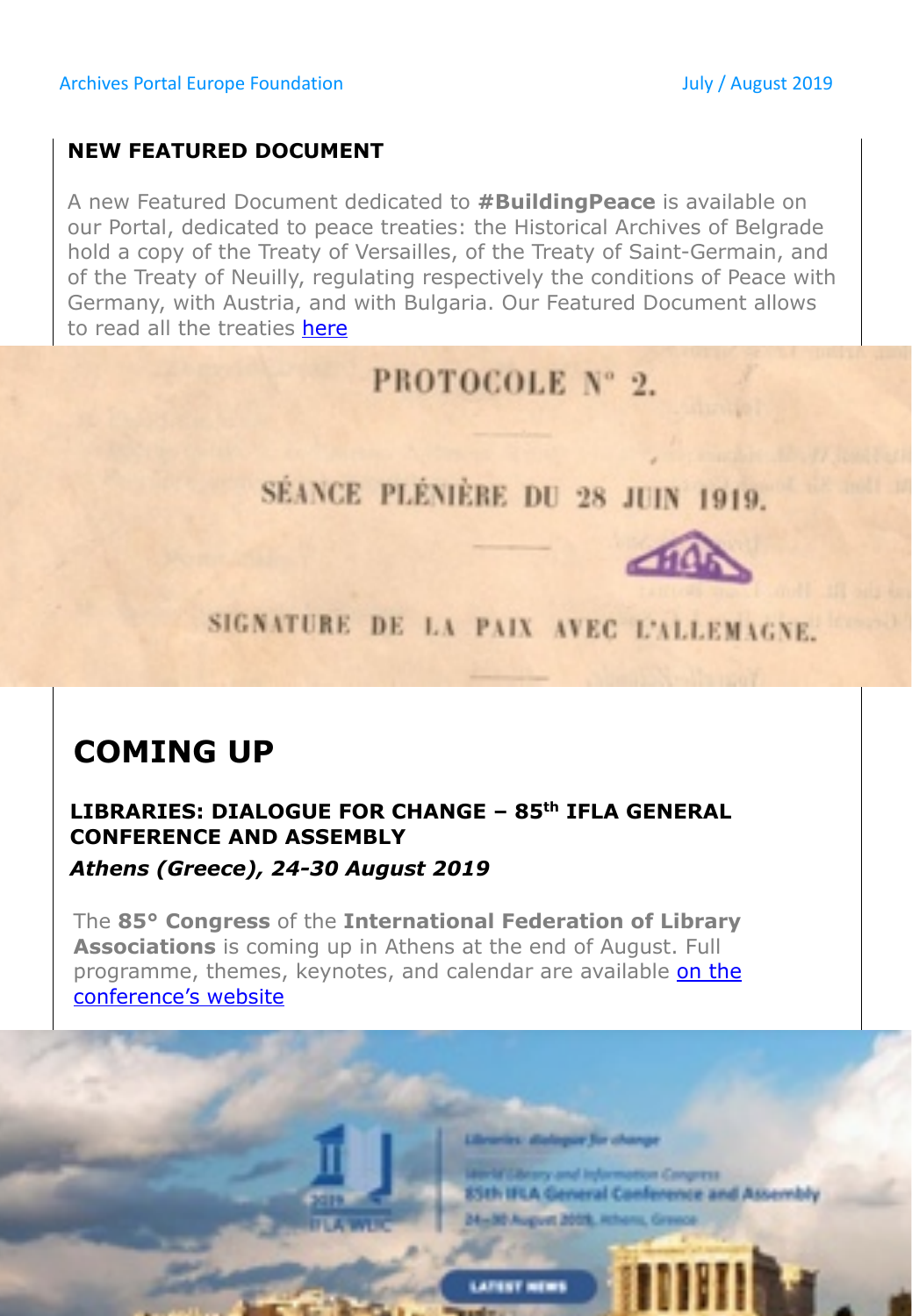#### **ASCOLI AND CECCO IN THE DOCUMENTS OF THE ASCOLI PICENO STATE ARCHIVES**

#### *Ascoli Piceno (Italy), until the 19th September 2019*



As part of the celebrations for the 750th anniversary of the poet and [intellectual Cecco D'Ascoli](https://en.wikipedia.org/wiki/Cecco_d) 

(1269-1327), the Ascoli Piceno State Archives organises an exhibition on his life in Ascoli Piceno and the impact of his work on the life of the city.

The exhibition is free and open to the public until the 10th September. More information (in Italian) available [here](https://www.archiviodistatoap.it/news/ascoli-e-cecco-nei-documenti-dellarchivio-di-stato-di-ascoli-piceno/)

#### **KEYWORDS – FINDING THE RIGHT WORDS TO FIND THE RIGHT RECORDS**

#### *Leicester (UK), 12 September 2019*



The 2019 Collections Trust conference revisits an important topic: **Keywords – finding the right words to find the right records**. If your users struggle to find things in your collections database, this event is for you. This one-day conference will be held at the beautiful

Victorian art gallery of Leicester's New Walk Museum, aimed at anyone who works with collections, terminology control, and why it matters. The Collections Trust conference always aims to give both the bigger picture and case studies from a range of museums. On the day before, there is an optional pre-conference visit to the award-winning King Richard III Visitor Centre, and also a suitably-themed pub quiz. Tickets and information available [here](https://collectionstrust.org.uk/product-category/conference/)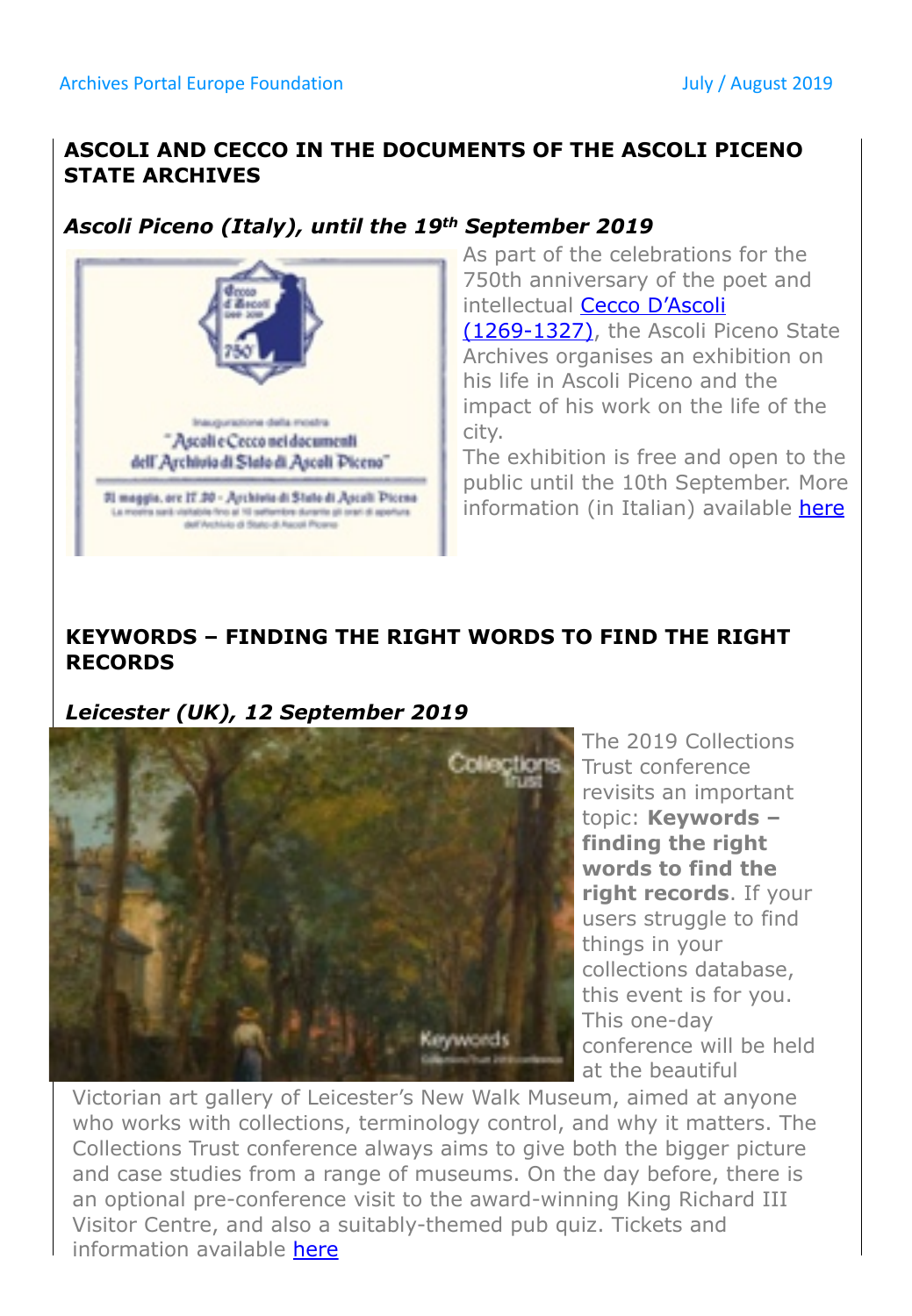#### **PAPER COUNTRIES – PAYS DE PAPIER**

#### *Charleroi (Belgium), until the 22nd September 2019*

Running throughout the summer, this exhibition uncovers the history of travel photography books, amazing pieces of art and literature to which famous writers and photographers have contributed – and that are important historical sources on the changing landscapes and narratives of our spaces. All information [here](https://archivesportaleurope.blog/2019/06/27/exhibition-paper-countries-pays-de-papier/)



## **IN THE LOOP**

#### **A NEW ARCHIVE & PORTAL FOR THE INDUSTRIAL HISTORY OF VENICE**

Two important places, physical and virtual, will preserve the industrial history of Venice:

**firstly**, the Federation of metallurgical workers - FIOM CGIL of Venice, has opened its archives at the historic headquarters of the FIOM in Marghera, via Fincati 1. The collections, made available thanks to the collaboration with the IVESER (Venetian Institute for the history of the Resistance and of contemporary society), focus on the battles of the FIOM in favour of Venetian factory workers, including the the crisis in the metalworking industry of Porto Marghera, as well as the evolution of the industrial and economic models established in the rest of the province. The renovated